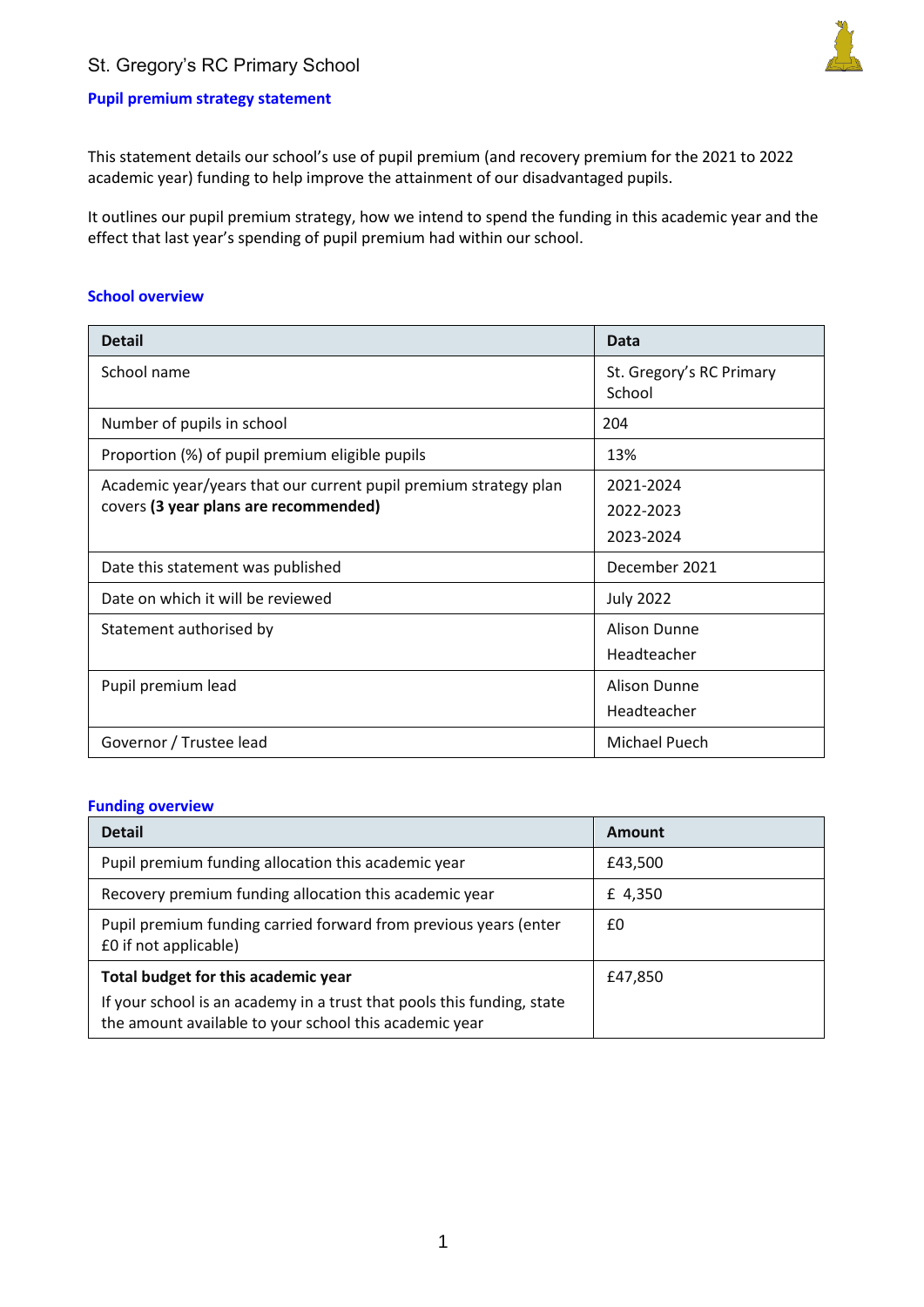## **Part A: Pupil premium strategy plan**



### **Statement of intent**

At St. Gregory's, we seek to promote the development of every child's personal wholeness, integrity, gifts and creativity in a welcoming and loving school community. Our intention is that all pupils, irrespective of their background or the challenges they face, make good progress and achieve high attainment across all subject areas. The focus of our pupil premium strategy is to support disadvantaged pupils to achieve that goal, including progress for those who are already high attainers.

We will consider the challenges faced by vulnerable pupils, such as those who have a social worker and young carers. The activity we have outlined in this statement is also intended to support their needs, regardless of whether they are disadvantaged or not.

High-quality teaching is at the heart of our approach, with a focus on areas in which disadvantaged pupils require the most support. This is proven to have the greatest impact on closing the disadvantage attainment gap and at the same time will benefit the non-disadvantaged pupils in our school. Implicit in the intended outcomes detailed below, is the intention that non-disadvantaged pupils' attainment will be sustained and improved alongside progress for their disadvantaged peers.

Our strategy is also integral to wider school plans for education recovery, notably in its targeted support through the National Tutoring Programme for pupils whose education has been worst affected, including non-disadvantaged pupils.

Our approach will be responsive to common challenges and individual needs, rooted in robust diagnostic assessment, not assumptions about the impact of disadvantage. The approaches we have adopted complement each other to help pupils excel. To ensure they are effective we will:

- ensure disadvantaged pupils are challenged in the work that they're set
- act early to intervene at the point need is identified
- adopt a whole school approach in which all staff take responsibility for disadvantaged pupils' outcomes and raise expectations of what they can achieve

### **Challenges**

This details the key challenges to achievement that we have identified among our disadvantaged pupils.

| <b>Challenge</b><br>number | <b>Detail of challenge</b>                                                                                                                                                                                                                                                     |
|----------------------------|--------------------------------------------------------------------------------------------------------------------------------------------------------------------------------------------------------------------------------------------------------------------------------|
| 1                          | Gaps in phonic knowledge due to inconsistent teaching approaches during remote<br>learning. Disadvantaged pupils do not perform as well as non disadvantaged pupils.                                                                                                           |
| $\mathfrak{p}$             | Impact of school closures on disadvantaged pupils to a greater extent than for other<br>pupils. This has resulted in significant knowledge gaps leading to pupils falling further<br>behind age-related expectations, especially in reading and writing.                       |
| 3                          | Social, emotional and behavioural problems affecting wellbeing and progress,<br>especially related to COVID 19. Increased number of children suffering from anxiety,<br>low self-confidence and social contexts following the Covid-19 pandemic                                |
| 4                          | Gaps in communication and an increased number of children requiring speech and<br>language support. Poor language skills, including limited range of vocabulary, linked<br>with limited life experiences and availability of quality texts in the home during the<br>pandemic. |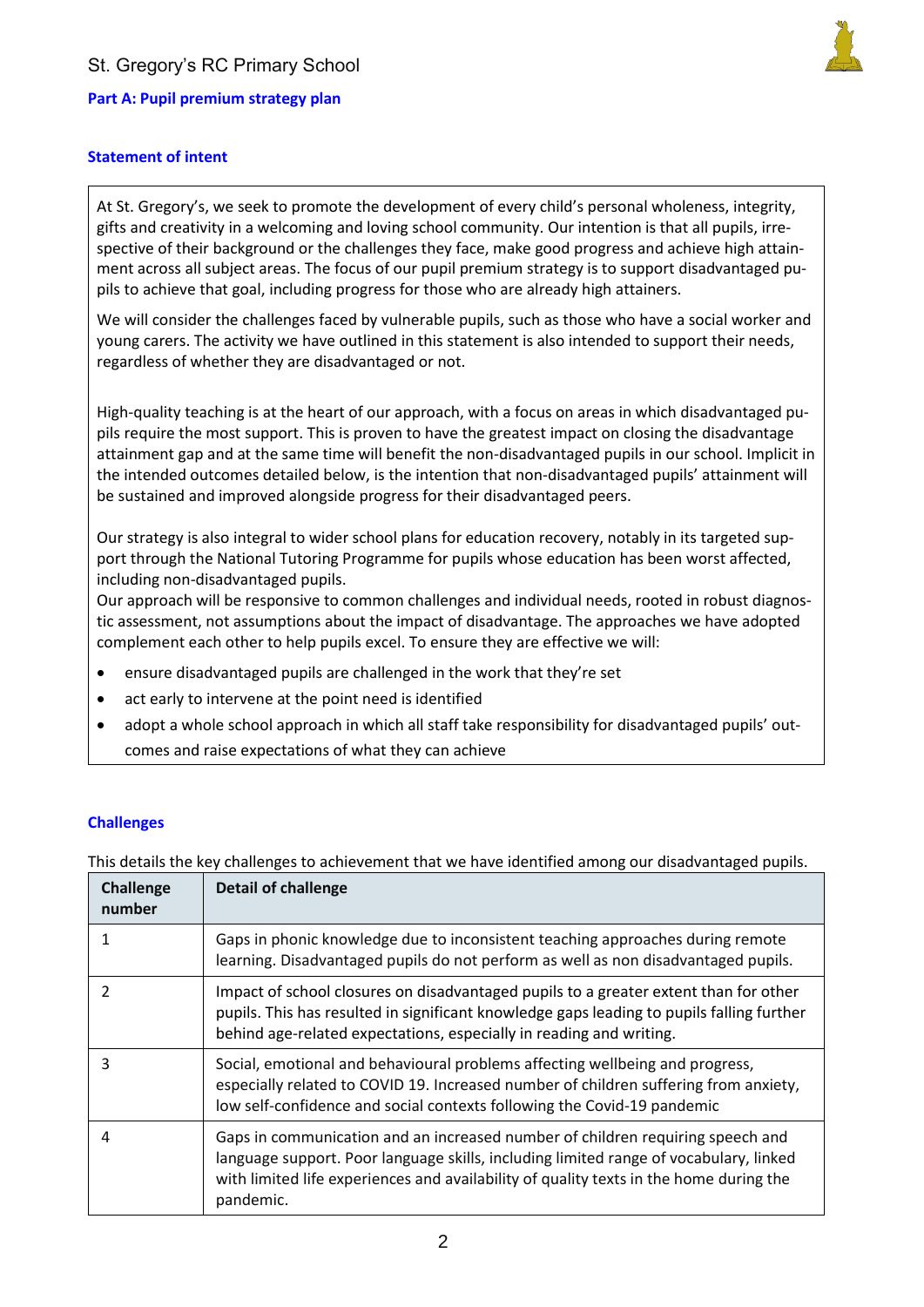

| Due to financial constraints, pupils are unable to engage in residential and school<br>trips in order to participate fully in academic work that proceeds and follows. |
|------------------------------------------------------------------------------------------------------------------------------------------------------------------------|
| % of children eligible with absences, persistent absences and lates.                                                                                                   |

### **Intended outcomes**

This explains the outcomes we are aiming for **by the end of our current strategy plan**, and how we will measure whether they have been achieved.

| <b>Intended outcome</b>                                                                                                                                                                                                     | <b>Success criteria</b>                                                                                                                                                                                                                                                                                                                                                                                                                                                        |
|-----------------------------------------------------------------------------------------------------------------------------------------------------------------------------------------------------------------------------|--------------------------------------------------------------------------------------------------------------------------------------------------------------------------------------------------------------------------------------------------------------------------------------------------------------------------------------------------------------------------------------------------------------------------------------------------------------------------------|
| Children receive a consistent approach to phonics<br>teaching throughout school.<br>All children make rapid progress in their phonics<br>development.                                                                       | All staff to access CPD for Floppy's<br>$\bullet$<br>Phonics<br>programme to enable a high quality,<br>consistent approach throughout school.<br>Gaps in phonics knowledge to be<br>identified and addressed immediately                                                                                                                                                                                                                                                       |
| Improved reading and writing attainment among<br>disadvantaged pupils.                                                                                                                                                      | Children's attainment in reading and<br>$\bullet$<br>writing for all pupils improves across the<br>whole school compared to assessment in<br>the Summer term 2021                                                                                                                                                                                                                                                                                                              |
| Children receive or have access to mental health<br>and wellbeing support following the pandemic.<br>Children to have positive experiences during un-<br>structured times to the school day - playtimes and<br>lunch break. | Staff to support children appropriately<br>with behavioural and emotional needs<br>Children to access Healthy Minds where<br>$\bullet$<br>needed<br>All staff to engage in CPD to gain a<br>٠<br>greater understanding of emotional and<br>behavioural support for children with<br>SEND as well as vulnerable children<br>Access to mindfulness sessions for all<br>classes<br>Qualitative data from student voice,<br>student and parent surveys and teacher<br>observations |
| Improved oral language skills and vocabulary<br>among disadvantaged pupils.                                                                                                                                                 | Children to be identified early and<br>$\bullet$<br>receive speech and language support<br>frequently<br>Blast speech programme to be delivered<br>consistently by skilled members of staff<br>Reception and Year 1 staff to engage in<br>CPD for language support to enable<br>them to deliver high quality speech and<br>language support                                                                                                                                    |
| To provide rich, varied and enriching experi-<br>ences for all children eligible for Pupil Premium.                                                                                                                         | Staff plan visit/visitor aimed at eligible<br>children to enable a broad range of                                                                                                                                                                                                                                                                                                                                                                                              |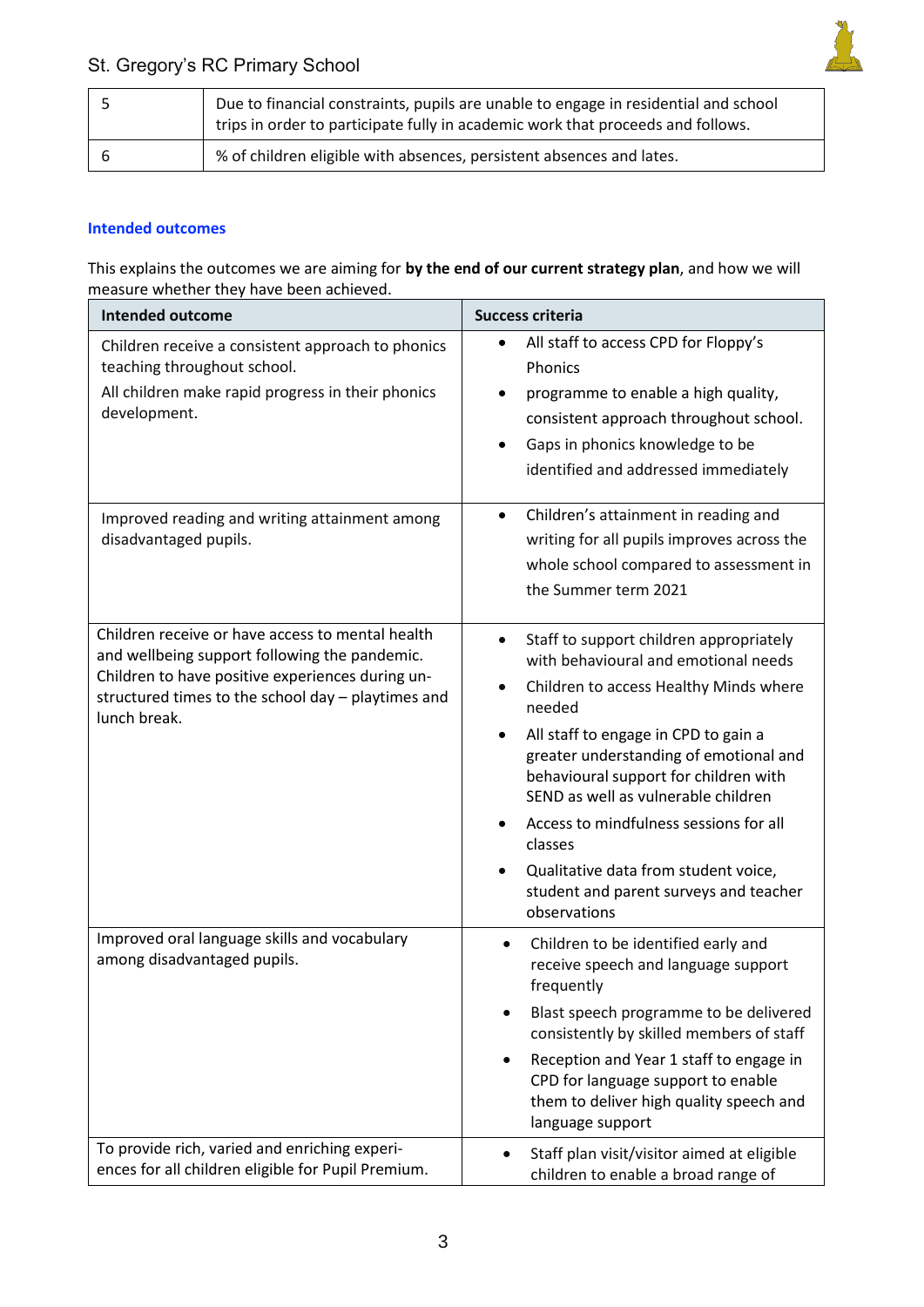

|                                                                          | enriching experiences across the<br>curriculum                                                            |
|--------------------------------------------------------------------------|-----------------------------------------------------------------------------------------------------------|
|                                                                          | Opportunities discussed by SLT and<br>$\bullet$<br>whole staff and arranged throughout<br>the school year |
| Increased attendance for children eligible for pupil<br>premium funding. | Attendance to be monitored by AD and<br>SВ                                                                |
|                                                                          | Families to be supported to increase<br>$\bullet$<br>attendance                                           |
|                                                                          | Incentives for increased attendance<br>$\bullet$                                                          |

# **Activity in this academic year**

This details how we intend to spend our pupil premium (and recovery premium funding) **this academic year** to address the challenges listed above.

## **Teaching (for example, CPD, recruitment and retention)**

#### Budgeted cost: £6,392

| <b>Activity</b>                                                                                           | Evidence that supports this approach                                                                                                                                                                                                                                                                     | Challenge number(s)<br>addressed |
|-----------------------------------------------------------------------------------------------------------|----------------------------------------------------------------------------------------------------------------------------------------------------------------------------------------------------------------------------------------------------------------------------------------------------------|----------------------------------|
| Purchase of resources to<br>support school's SSP<br>programme.                                            | Validated phonics programme which better<br>suits the needs of the children at St.<br>Gregory's. This programme addresses<br>concepts that our previous programme did<br>not cover which will lead to less gaps in<br>phonic knowledge.                                                                  | 1                                |
|                                                                                                           | EEF - Extensive evidence showing +5<br>months impact when using SSP.                                                                                                                                                                                                                                     |                                  |
| Allocated CPD for staff<br>based on areas of need<br>SLA hours used to upskill<br>staff in specific areas | Senior leaders and subject leaders<br>increasing their knowledge in their areas to<br>upskill other members of staff and raise<br>attainment across the school by ensuring a<br>consistent approach in teaching and<br>support for children.<br>SEND/vulnerable children to continue to be<br>supported. | 1, 2, 3, 4                       |
|                                                                                                           | EEF - Teacher professional development -<br>most schools benefit from targeted staff<br>CPD and raise attainment of children. This<br>is dependent on access and location.                                                                                                                               |                                  |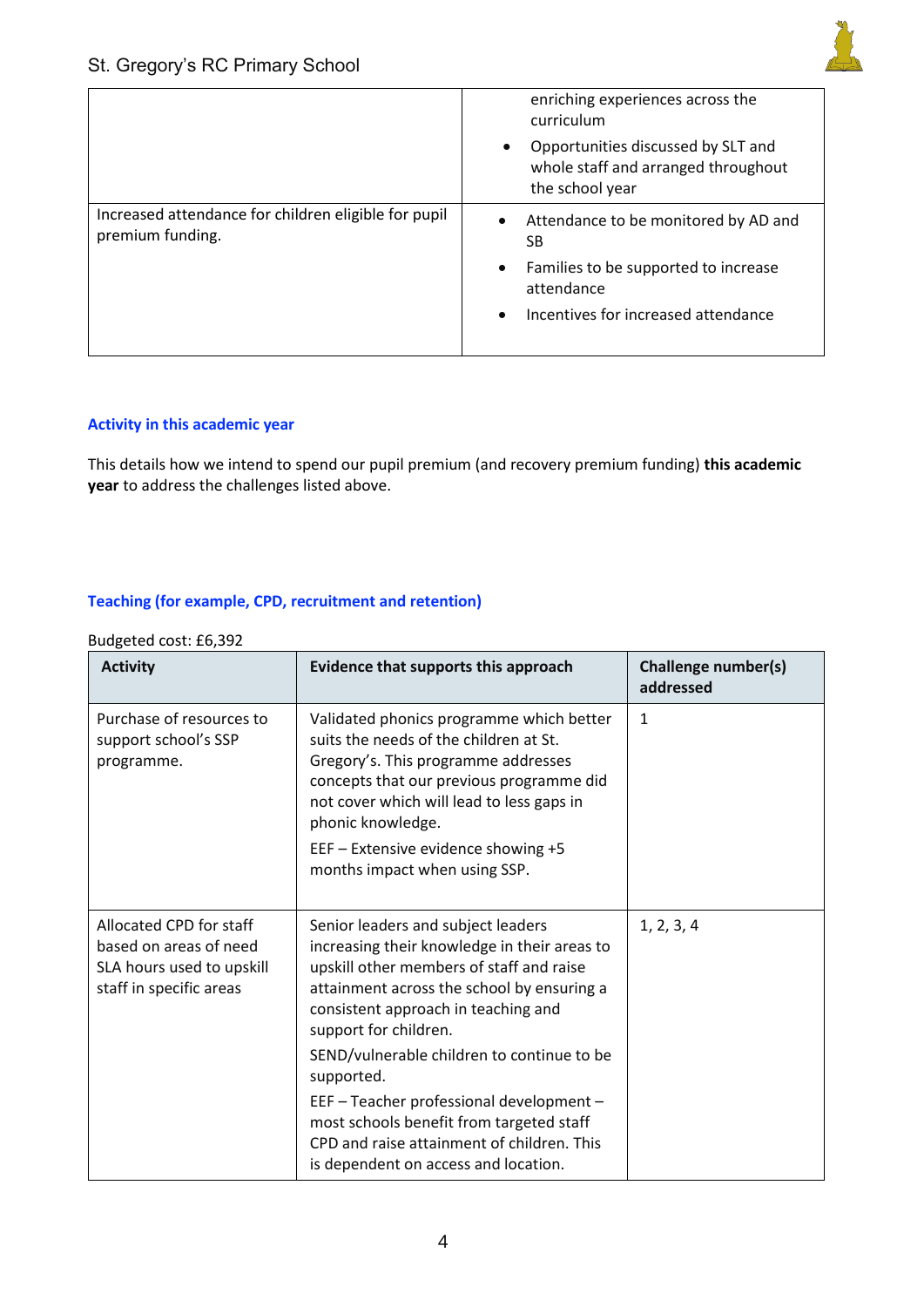

## **Targeted academic support (for example, tutoring, one-to-one support structured interventions)**  Budgeted cost: £36,958

| <b>Activity</b>                                                                                                                                                                                                                                                                                  | Evidence that supports this approach                                                                                                                                                                                                                                                                                                                                                                                                     | <b>Challenge number(s)</b><br>addressed |
|--------------------------------------------------------------------------------------------------------------------------------------------------------------------------------------------------------------------------------------------------------------------------------------------------|------------------------------------------------------------------------------------------------------------------------------------------------------------------------------------------------------------------------------------------------------------------------------------------------------------------------------------------------------------------------------------------------------------------------------------------|-----------------------------------------|
| DfE validated Systematic<br><b>Synthetic Phonics</b><br>programme purchased to<br>ensure consistent<br>teaching of phonics across<br>school.<br>Same day interventions -<br>Phonics keep up sessions<br>(group and 1:1)<br>Decodable reading books<br>purchased to support new<br>phonics scheme | Floppy's Phonics guidance states that staff<br>should not wait until children are falling<br>behind. They should be identified<br>immediately (during 6 weekly assessments)<br>and should receive urgent keep up support<br>in small groups or 1:1<br><b>Phonics   Toolkit Strand   Education</b><br><b>Endowment Foundation   EEF</b>                                                                                                   | $\mathbf{1}$                            |
| School-led tutoring for<br>pupils whose education<br>has been most impacted<br>by the pandemic. A<br>significant proportion of<br>the pupils who receive<br>tutoring will be<br>disadvantaged, including<br>those who are high<br>attainers.                                                     | Tuition targeted at specific needs and<br>knowledge gaps can be an effective<br>method to support low attaining pupils or<br>those falling behind, both one-to-one:<br>One to one tuition   EEF (educationendow-<br>mentfoundation.org.uk)<br>And in small groups:<br>Small group tuition   Toolkit Strand  <br><b>Education Endowment Foundation   EEF</b>                                                                              | 1, 2                                    |
| <b>Pupil Progress Meetings</b><br>between teachers and<br>HT/DHT                                                                                                                                                                                                                                 | Time for ongoing professional dialogues to<br>discuss additional support for identified<br>children. Teacher's to be able to have<br>responsibility for their children eligible for<br>PP funding. This will enable children to<br>make accelerated progress as staff<br>understand who these children are, what<br>barriers (if any) they have to their learning<br>as well as the strategies they need so that<br>their needs are met. | 1, 2, 3, 4, 6                           |
| Small group tutoring/<br>targeted intervention<br>groups: Spelling, mental<br>maths, 1:1 Reading,                                                                                                                                                                                                | EEF - Targeted deployment, where teaching<br>assistants are trained to deliver an interven-<br>tion to small groups or individuals has a high<br>impact. On average - +4 months.                                                                                                                                                                                                                                                         | 1, 2, 3, 4                              |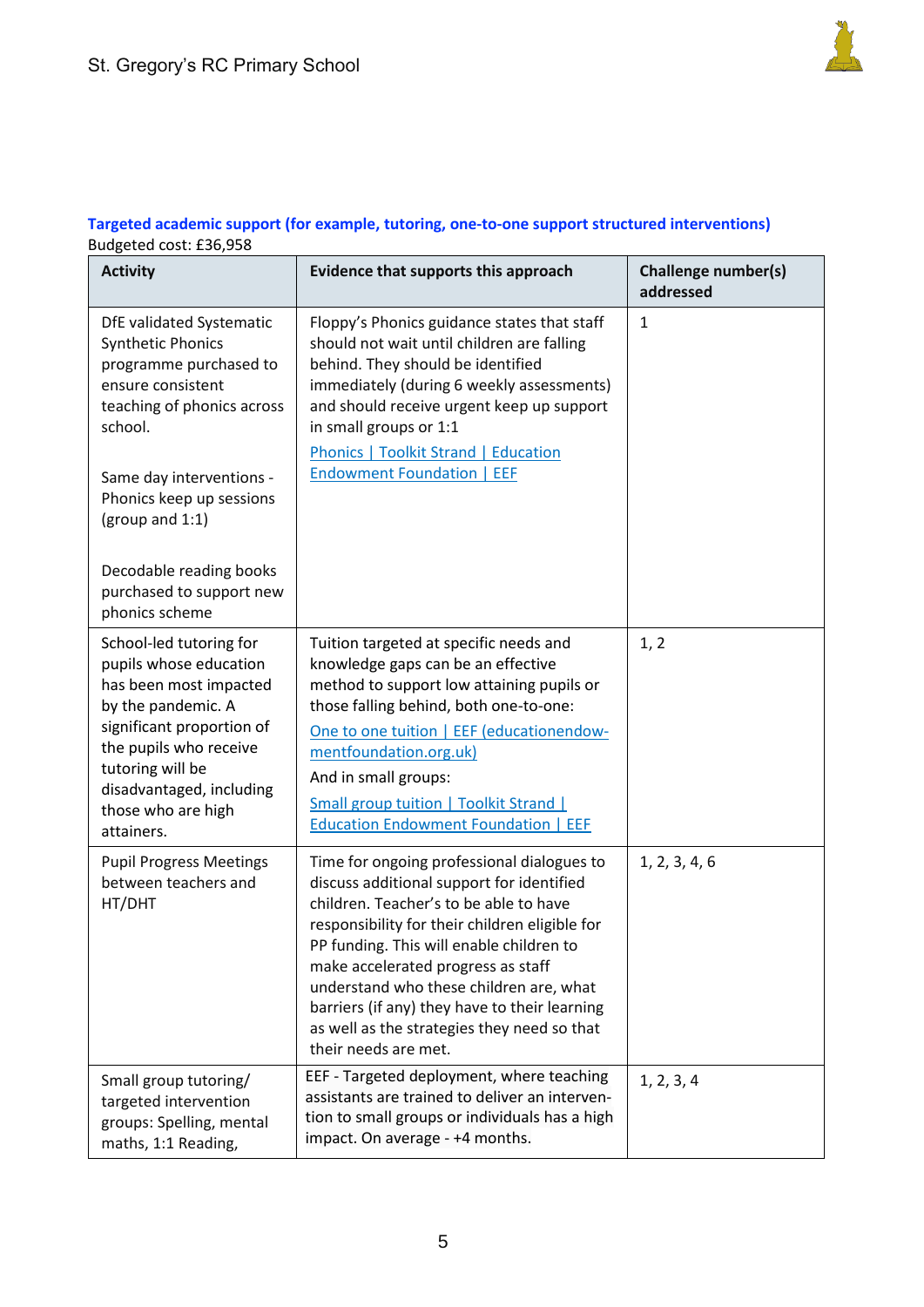|                                                                                                      | Oral language interventions   Toolkit<br><b>Strand   Education Endowment Foundation</b><br>  EEF                                                                                                                                                                                                                                                                                        |            |
|------------------------------------------------------------------------------------------------------|-----------------------------------------------------------------------------------------------------------------------------------------------------------------------------------------------------------------------------------------------------------------------------------------------------------------------------------------------------------------------------------------|------------|
| <b>Online Platforms to</b><br>support learning. E.g.<br>Times table Rockstars,<br>Purple Mash, Lexia | EEF - Using Digital Technology to Improve<br>Learning - Typically, interventions targeting<br>mathematics lead to three to four months'<br>additional progress whereas interventions<br>targeting literacy lead to three months' addi-<br>tional progress. There is good evidence that<br>some mathematics and some literacy pro-<br>grammes can make an impact on pupils'<br>learning. | 1, 2, 3, 4 |
| Speech and Language<br>support                                                                       | EEF - Oral Language Intervention - On aver-<br>age, language approaches have high impact<br>on pupil outcomes of our +6 months.<br>Training can support adults to ensure they<br>model and develop pupils' oral language<br>skills and vocabulary development.                                                                                                                          | 4          |
|                                                                                                      |                                                                                                                                                                                                                                                                                                                                                                                         |            |

## **Wider strategies (for example, related to attendance, behaviour, wellbeing)**

## Budgeted cost: £4,500

| <b>Activity</b>                                                                                | Evidence that supports this approach                                                                                                                                                                                                                                                                                                                                                                                    | Challenge number(s)<br>addressed |
|------------------------------------------------------------------------------------------------|-------------------------------------------------------------------------------------------------------------------------------------------------------------------------------------------------------------------------------------------------------------------------------------------------------------------------------------------------------------------------------------------------------------------------|----------------------------------|
| Attendance is monitored -<br>children and families are<br>supported to increase<br>attendance. | Increased support enables families to share<br>needs and issues they may be facing.<br>Wellbeing role enables support for specific<br>challenges.<br>EEF - Parental Engagement                                                                                                                                                                                                                                          | 3, 6                             |
| Cultural Capital-<br>Experiences provided<br>within curriculum                                 | Increased opportunities leads to increased<br>knowledge of the world around us.<br>Learning is contextualised in concrete<br>experiences and language rich<br>environments.<br>Ofsted 2019 - emphasis on improving<br>cultural capital, particularly for<br>disadvantaged pupils.<br>Raised attainment as children have concrete<br>experiences to reflect on and these<br>experiences will promote a love of learning. | 1, 2, 3, 4, 5,                   |
| Reduction in cost of trips,<br>clubs and residentials                                          | Children who are able to access<br>opportunities without families having to<br>worry about finance being a barrier will be                                                                                                                                                                                                                                                                                              | 6                                |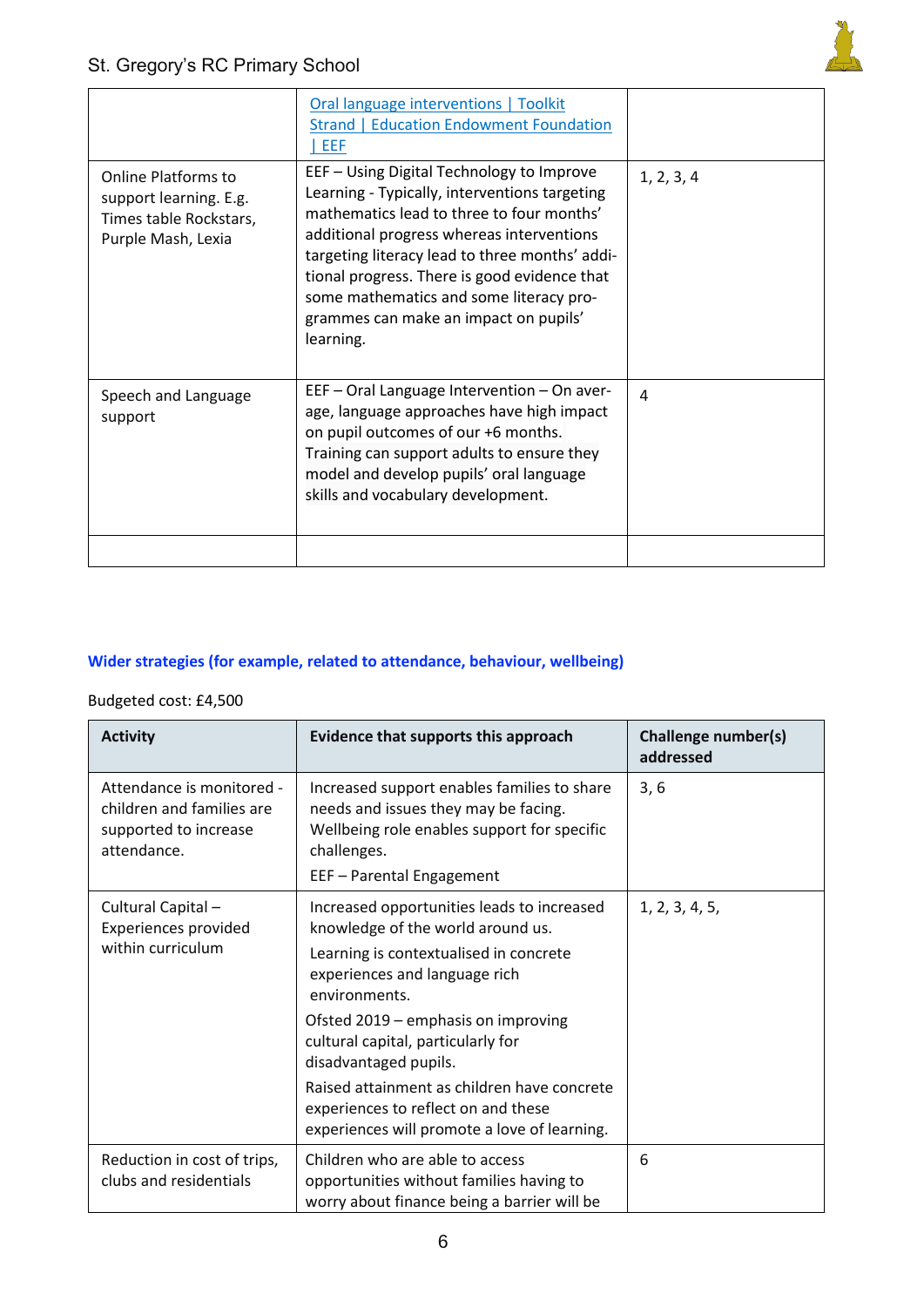

|                                                                                                                                                                        | able to find new passions and will learn a<br>significant amount more about the world<br>around them.<br>With this barrier being removed, parents<br>almost always want their children to access<br>these experiences.                                                                                                                                                                                                                                          |                |
|------------------------------------------------------------------------------------------------------------------------------------------------------------------------|-----------------------------------------------------------------------------------------------------------------------------------------------------------------------------------------------------------------------------------------------------------------------------------------------------------------------------------------------------------------------------------------------------------------------------------------------------------------|----------------|
| Subject Leaders to<br>provide targeted<br>opportunities                                                                                                                | Children who are able to follow their<br>interests and access additional experiences<br>in their favourite subjects or subjects they<br>find more difficult will help to raise<br>attainment and will promote a love of<br>learning.                                                                                                                                                                                                                            | 6, 7           |
| Lunchtime supervisor to<br>lead play initiatives                                                                                                                       | Children will be guided and feel supported<br>during lunchtime breaks.                                                                                                                                                                                                                                                                                                                                                                                          | $\overline{3}$ |
| All staff to complete<br>'zones of regulation'<br>training.<br>Mindfulness sessions with<br>tranquil Treehouse and<br>counselling sessions with<br>Healthy Minds team. | Emotional Literacy and self-regulation<br>approaches have consistently high levels of<br>impact, with pupils making an average of<br>seven months' additional progress. These<br>strategies are usually more effective when<br>taught in groups so that learners can<br>support each other and make their thinking<br>explicit through discussion.<br>EEF - Targeted approaches to supporting<br>social and emotional wellbeing have an<br>impact of +4 months. | $\overline{3}$ |

**Total budgeted cost: £47,850**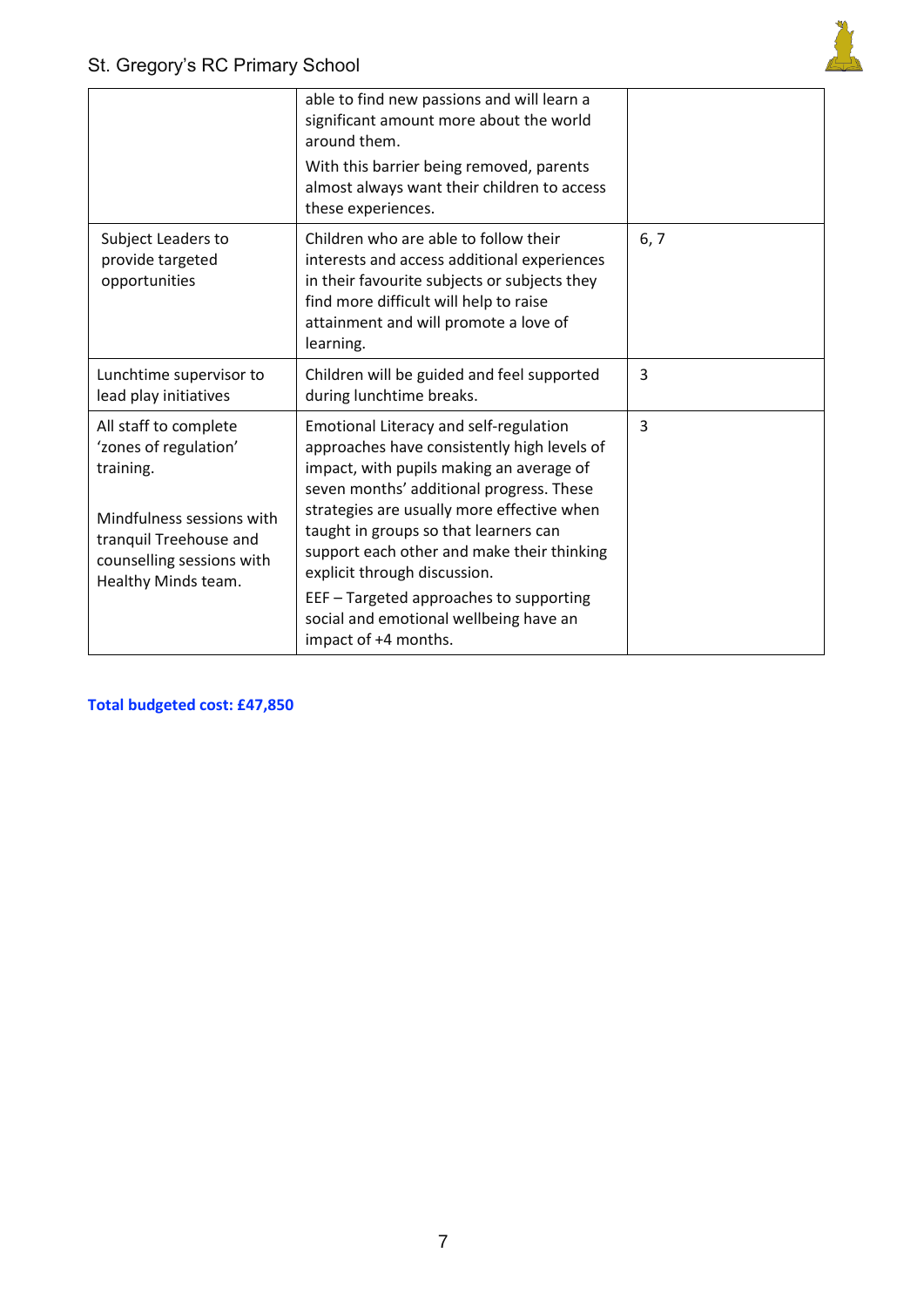## St. Gregory's RC Primary School

### **Part B: Review of outcomes in the previous academic year**



#### **Pupil premium strategy outcomes**

This details the impact that our pupil premium activity had on pupils in the 2020 to 2021 academic year. Covid-19 pandemic from March 2019 – February 2021 led to National tests being cancelled in July 2020. We therefore have no National data. Please see internal assessment information to show pupil progress.

Purchase of new iPads supported children who were in school throughout the pandemic. This enabled them to use online platforms to access daily learning that children at home were also accessing. Children's ability to access technology improved due to amount of time spend completing work online.

New online platforms had been introduced to children and became hugely beneficial throughout each lockdown as children could access their work independently and could communicate with their class teacher throughout the day using mail and blogs. Staff were able to mark children's work online so that children received immediate feedback.

Class teachers remained in close contact with their pupils via email, phone calls and home visits. When children returned to school, those isolating were contacted weekly to check in on their emotional wellbeing as well as their academic progress. Attendance was monitored closely to ensure that those who were often absent were in school if they were able to be.

SLA hours were accessed to refer children for specialist support. Referrals were made to the Healthy Minds team based on the needs of individual children. The impact of this was that children received support throughout lockdown and some continue to receive support now following the effects of spending such a significant amount of time at home.

An additional Teaching Assistant was placed in Year 1 for a term to help close gaps and raise attainment in this year group. The TA was able to work 1:1 or in small groups focusing on specific aspects of the curriculum including Phonics and mental Maths.

During the pandemic, each bubble was given a set of manipulatives to use in Maths sessions to avoid any crossing of resources. These have continued to be a valuable resource as we return to a more normal school life and are continuing to be accessed on a daily basis.

Children were also given individual equipment packs to use throughout the pandemic to avoid any crossing over of resources. This included pens, pencils, rulers, white boards, protractors etc. The children accessed their resources daily and the individual packs were incredibly valuable to ensure a safe and fluency to the school day.

| Programme                       | Provider            |
|---------------------------------|---------------------|
| Purple Mash                     | 2simple             |
| Spelling Shed & Literacy Shed + | Ed Shed             |
| <b>TT Rockstars</b>             | <b>Maths Circle</b> |
| Lexia                           | Lexia               |
| <b>Reading Plus</b>             | <b>Reading Plus</b> |

### **Externally provided programmes**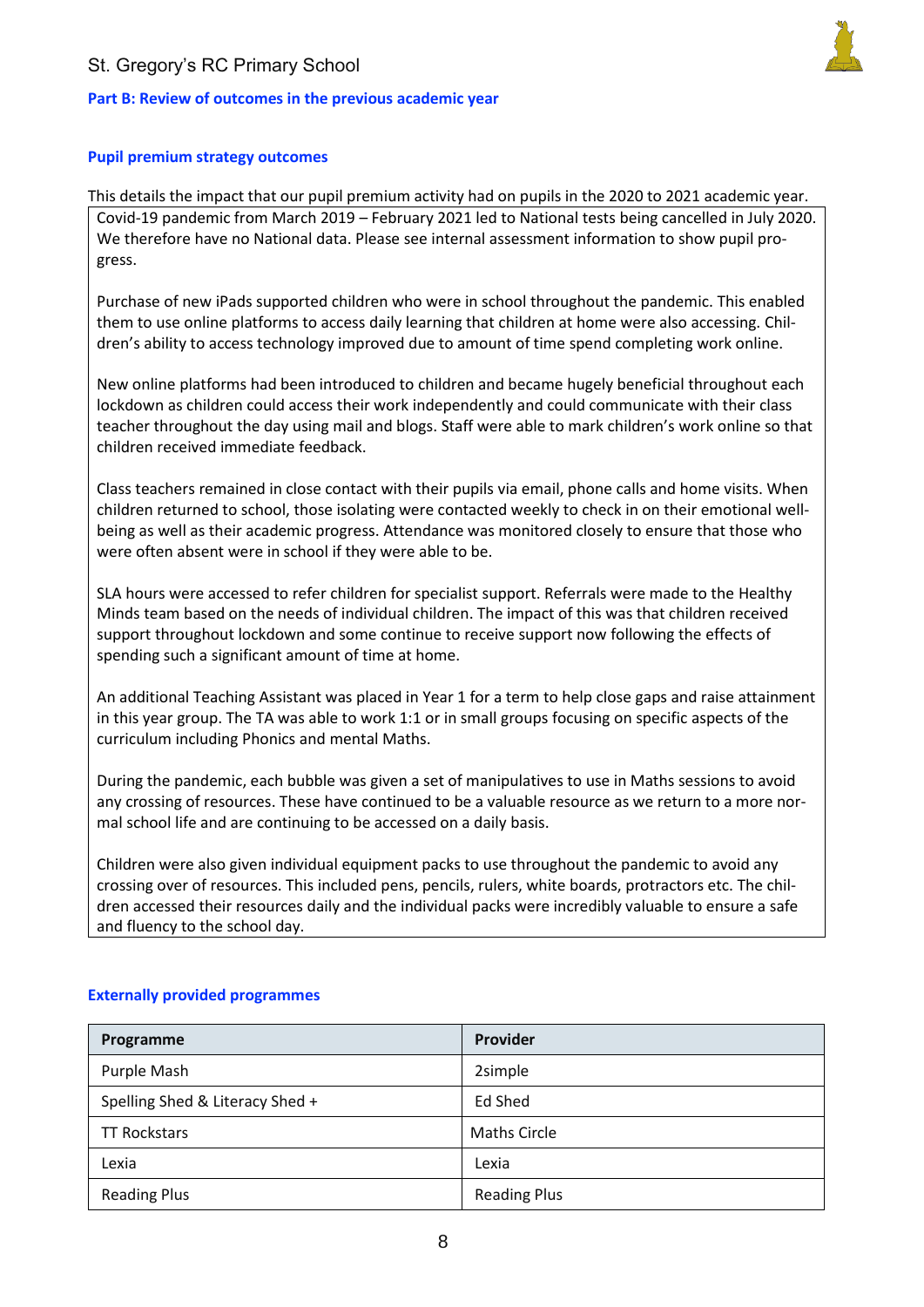

## **Service pupil premium funding (optional)**

*For schools that receive this funding, you may wish to provide the following information:* 

| <b>Measure</b>                                                                    | <b>Details</b> |
|-----------------------------------------------------------------------------------|----------------|
| How did you spend your service pupil premium<br>allocation last academic year?    | N/A            |
| What was the impact of that spending on service<br>pupil premium eligible pupils? | N/A            |